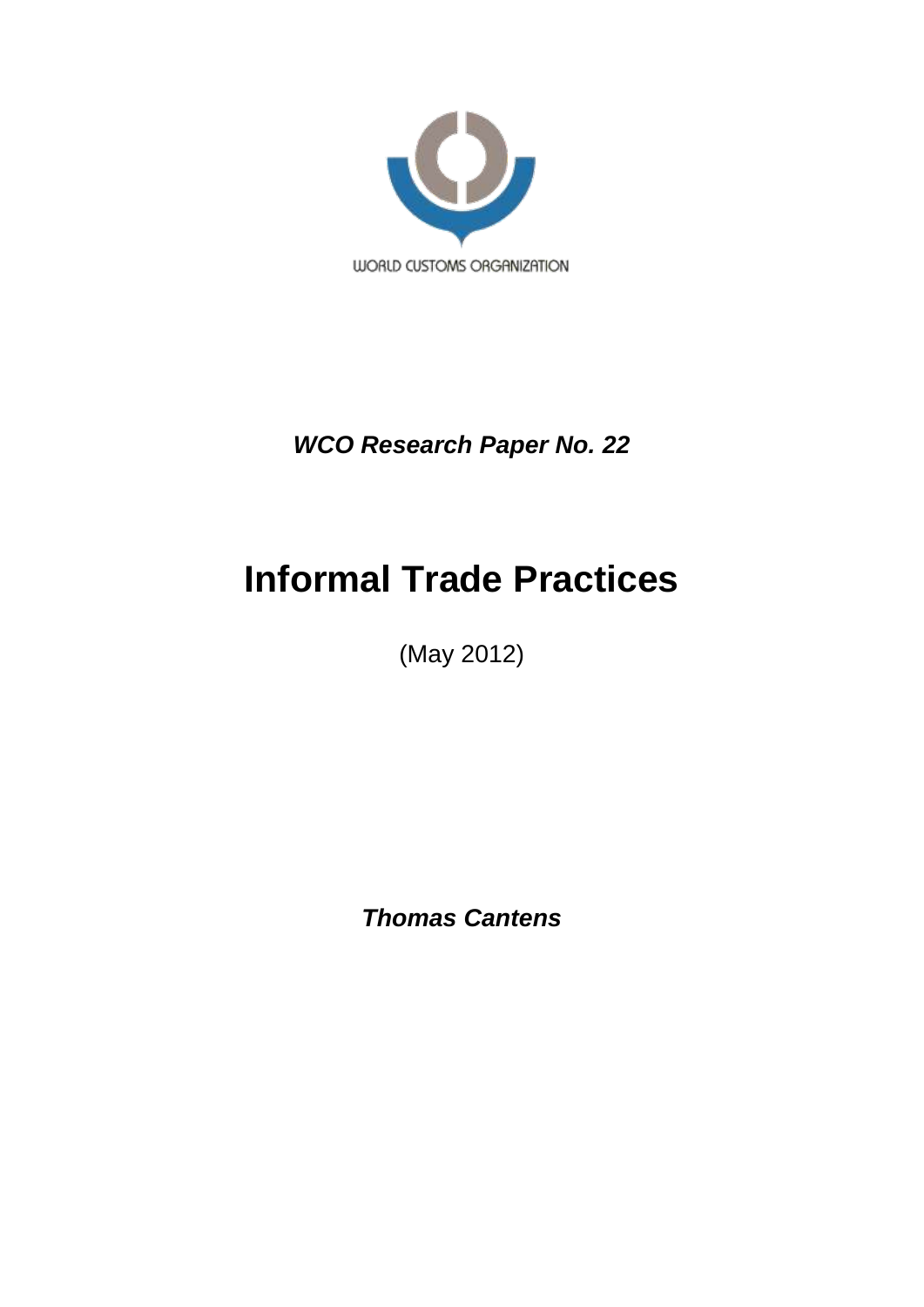# **Abstract**

Several WCO Members have reported on the challenges of managing informal trade practices in their country in light of the fact that this type of activity accounts for a significant part of their national economy. This paper has been informed by research carried out in this area and by experience gained in the field. It sets out the difficult choice facing governments and administrations of either negotiating with the informal sector and, if so, on what basis, or having the law rigorously applied at the risk of tipping the informal sector into illegal trade. The paper presents the issues specific to the informal sector, suggests a definition of the term 'informal' applied to international trade and looks at the informal sector in the context of the law, economic policy and social practices.

# **Key words**

Informal trade practices

# **Acknowledgements**

This paper was written by Thomas Cantens of the WCO's Research and Strategies Unit in the Office of the Secretary General.

### **Disclaimer**

The WCO Research Paper Series disseminates the findings of work in progress to encourage the exchange of ideas about Customs issues. The views and opinions presented in this paper are those of the author and do not necessarily reflect the views or policies of the WCO or WCO Members.

#### **Note**

The paper was originally presented to the WCO's Integrity Sub-Committee in March 2012. All WCO Research Papers are available on the WCO public website: [www.wcoomd.org.](http://www.wcoomd.org/) The author may be contacted via [communication@wcoomd.org.](mailto:communication@wcoomd.org)

Copyright © 2012 World Customs Organization. All rights reserved. Requests and enquiries concerning translation, reproduction and adaptation rights should be addressed to copyright@wcoomd.org.

-----------------------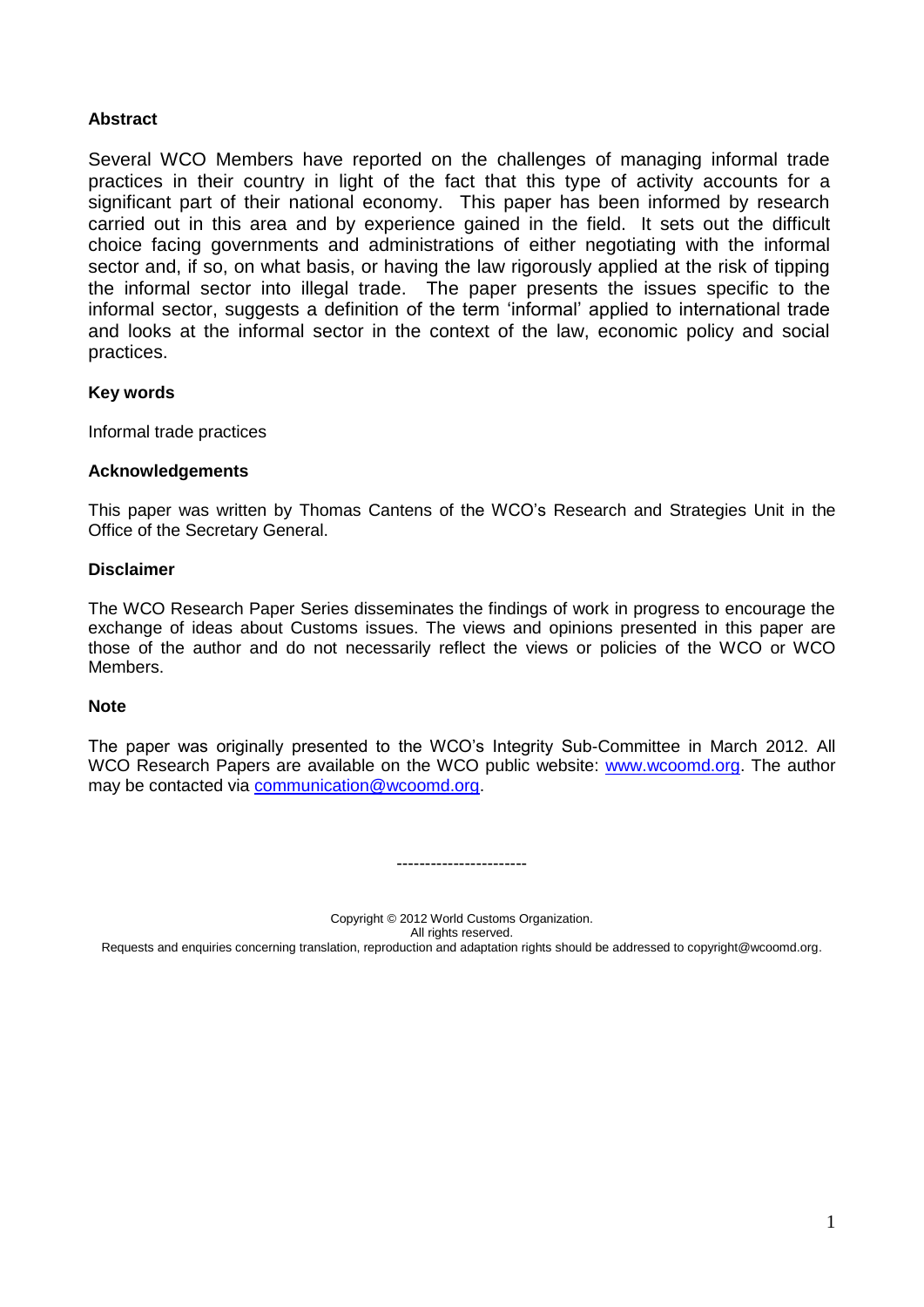'The books of administrators are never of any use to the State, because when they talk about a remedy they never go right to the heart of the problem. The actions of individuals, heads of organized bands, vagabonds and others, who attract public odium, are more reliable, because they reveal, usually to sovereigns, weak points in the government'

> *Political testament written in prison by the smugglers' leader Louis Mandrin<sup>1</sup>* – Ange Goudar, 1756

The informal economy is important in most countries. Of the 162 countries studied by Schneider et al. (2010) in the period 1999-2007, 107 have an informal economy representing 30% of Gross National Product (GNP) or more, and in 18 of these the figure is over  $50\%^2$ . These informal national economies are based partly on formal and informal international goods trade, whether cross-border or covering a wider geographical area (Dongala, 1993)<sup>3</sup>, coupled with financial flows not declared to the supervising authorities. The significant proportion of the Customs revenue in the budgets of developing and emerging countries makes informality an important issue of governance for Customs<sup>4</sup>. The informal sector may deprive the State of part of its resources. However, this article also shows that the informal sector is not always reduced to smuggling and it is sometimes difficult to classify strictly operators in the informal or formal. Some of the operators pay a portion of the taxes or mix formal and informal activities. As such, the government and the administration may fear that too much pressure on the informal activities could reduce the economic activity or make the informal switch completely to the invisible economy, more elusive and depriving the national budget of the whole potential tax revenue.<sup>5</sup>

A contribution of knowledge on matters that are, by their nature, kept concealed by the main actors is necessary if administrative reforms are to be geared to local conditions. The practices of the Customs authorities, by contrast, are extremely standardized internationally, whether in WCO conventions or current WCO negotiations, or the dissemination of 'good' or 'best' practice by development agencies. Most administrative rules generated internationally are designed to fit in with international trade practices, themselves standardized and highly formalized.

 $\overline{a}$ 

<sup>1</sup> The Frenchman Louis Mandrin (1724-1755) was convicted of smuggling and counterfeiting. There have been more accounts and portrayals of him than any other smuggler, robber or criminal in Ancien Régime France (Lusebrick, 1979).

<sup>&</sup>lt;sup>2</sup> When the results are related to WCO regions by country, the percentage of GDP represented by the informal economy varies, from 18% to 39.6% in the North of Africa, Near and Middle East, 33.5% to 59.7% in West and Central Africa, 24% to 63% in East and Southern Africa, 8.8% to 68.1% in South America, North America, Central America and the Caribbean, 8.7% to 68.8% in Europe and 12.1% to 57.2% in the Far East, South and South East Asia, Australasia and the Pacific Islands.

<sup>&</sup>lt;sup>3</sup> See also the numerous articles in the Algerian press in 2011 on the links between the national informal sector and importer networks. Since the informal sector does not pay tax, it can also pay a slightly higher price for imports ('the informal sector and counterfeits linked to imports' 14/08/2011 *El Watan*).

<sup>4</sup> La question du commerce informel a déjà fait l'objet de deux communications à l'Organisation mondiale des douanes, au Comité technique permanent. En novembre 2008, l'OCDE a présenté un document de travail sur la facilitation et le commerce informel transfrontalier intitulé "Informal cross-border trade and trade facilitation", TD/TC/WP(2008)13/REV1. En mars 2010 le Mozambique a diffusé une note intitulée " Cooperation between the Mozambique Revenue Authority and the Informal Sector aiming at Maximizing Revenue Collection" et présentée par M. Herminio Sueia.

<sup>5</sup> Within this framework, WCO proposes to its Members the *Revenue Package* (2011) that gathers all the relevant tools in order to empower the fiscal functions of the Customs administrations. The WCO will include the issue of informal trade in a document to be published in June 2012 entitled "Practical Guidelines for Valuation Controls".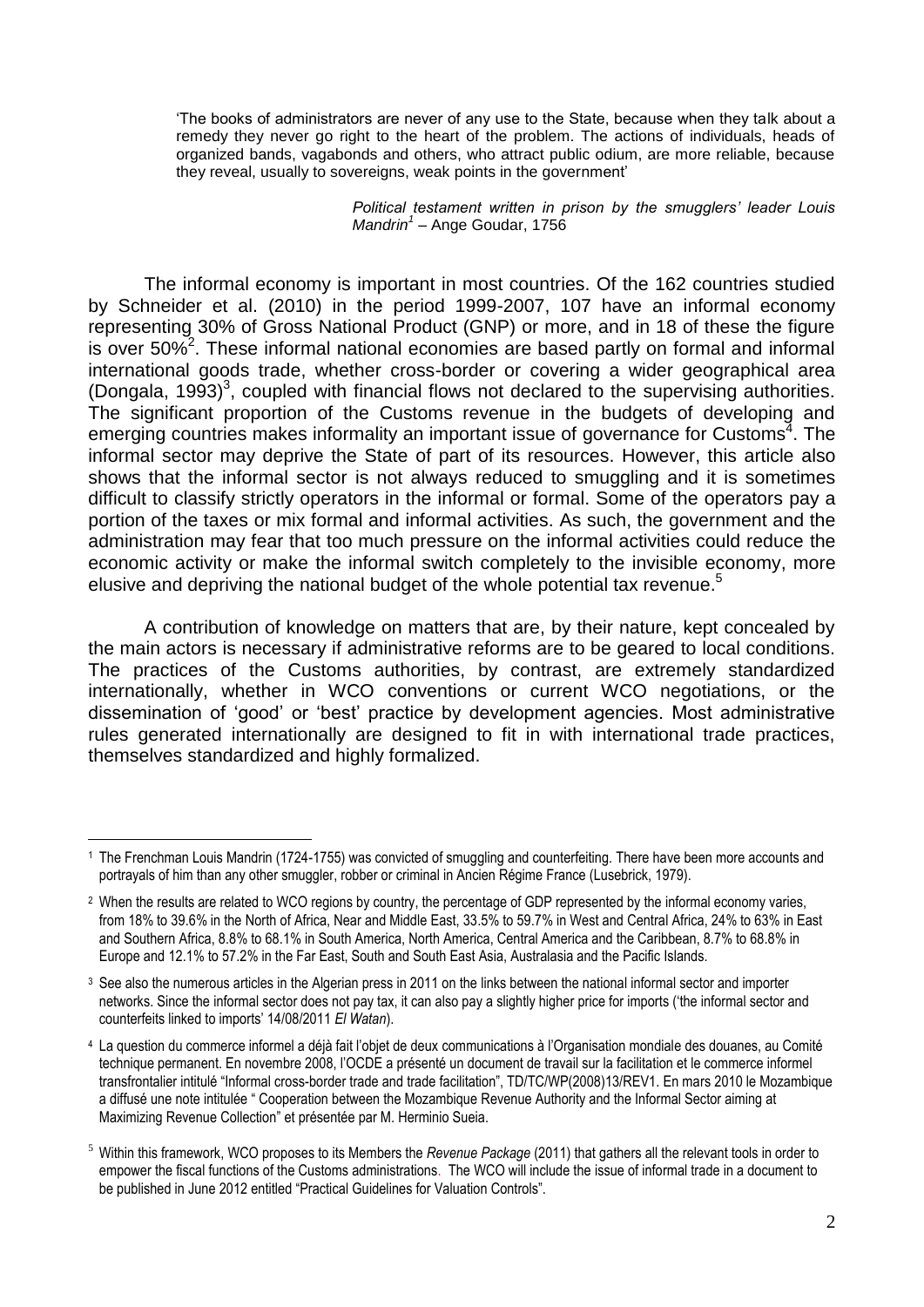Governments and administrations are therefore faced with the choice of either negotiating with the informal sector without always knowing on what basis, since they have little objective knowledge of the field, or having the law rigorously applied, at the risk of stirring up social unrest and tipping the informal sector over from illegal trade in legal goods to trade in illegal goods, which is more lucrative and commensurate with the risks  $\bar{\mathsf{t}}$ aken $^6$ .

The object of this research is to clarify that choice, since no country with a high level of informal activity is proposing to eliminate that activity in the short term or solely through enforcement measures. The political authorities have a consensual approach, aiming to 'work with' the informal sector. This results in the more or less standard practices of negotiating acceptable tax pressure or flexibility on prohibitions, sometimes linked to corruption practices in the field.

Amongst the commercial practices and their relationship to the tax and Customs authorities, the Research and Strategies Unit has opted to study those that are not highly standardized and, in fact, are given very little consideration internationally when drawing up official standards or nationally in Customs reforms.

This report comments on some of the issues specific to the informal sector. The first one is the definition of the term 'informal', especially when applied to international trade. A second section looks at the informal sector in the context of the law, economic policy and social practices. Finally, the third section explains the research principles adopted and reports on some of the current action.

# **A (very) brief history of the term 'informal': should we do away with a vague concept?**

The term 'informal' was first used in a report by the International Labour Office (1972) and in an article by Keith Hart (1973), an anthropologist who had worked in Ghana a few years previously and had been 'successful' in the local market trade as an active observer (Hart, 2002). Since then, the adjective 'informal' has been bracketed with 'labour', 'sector', 'economy' and has been used in a variety of different contexts, including 'trade' and even 'practices'.

Informal has become such a heterogeneous concept that virtually every analysis of the informal starts with a definition of informality. Furthermore, the scale of the informal in developing economies has led some researchers to question whether the term is even relevant (Hart, 2005) and indeed to consider the distinction between the formal and the informal to be no longer meaningful (Klein, 1999).

Although the term informal is used in many different ways, it is generally based on a quantitative concept. The informal is associated with small scale: few human resources, limited finance, low-level production, low-volume or low-value trade.

That concept of the informal is evident in the analyses of informal trade. These relate mainly to border areas, undeclared overland trade between neighbouring countries: India and Bangladesh (Pohib et al, 2000; Skider, 2005), Mali and Algeria (Scheele, 2009),

 $\overline{a}$ 

<sup>6</sup> In an analysis of Saharan terrorist groups, Masson (2011) notes that their income is derived mainly from smuggling and the abduction of foreigners; in fact, one of their backers is nicknamed 'Mr Marlboro'.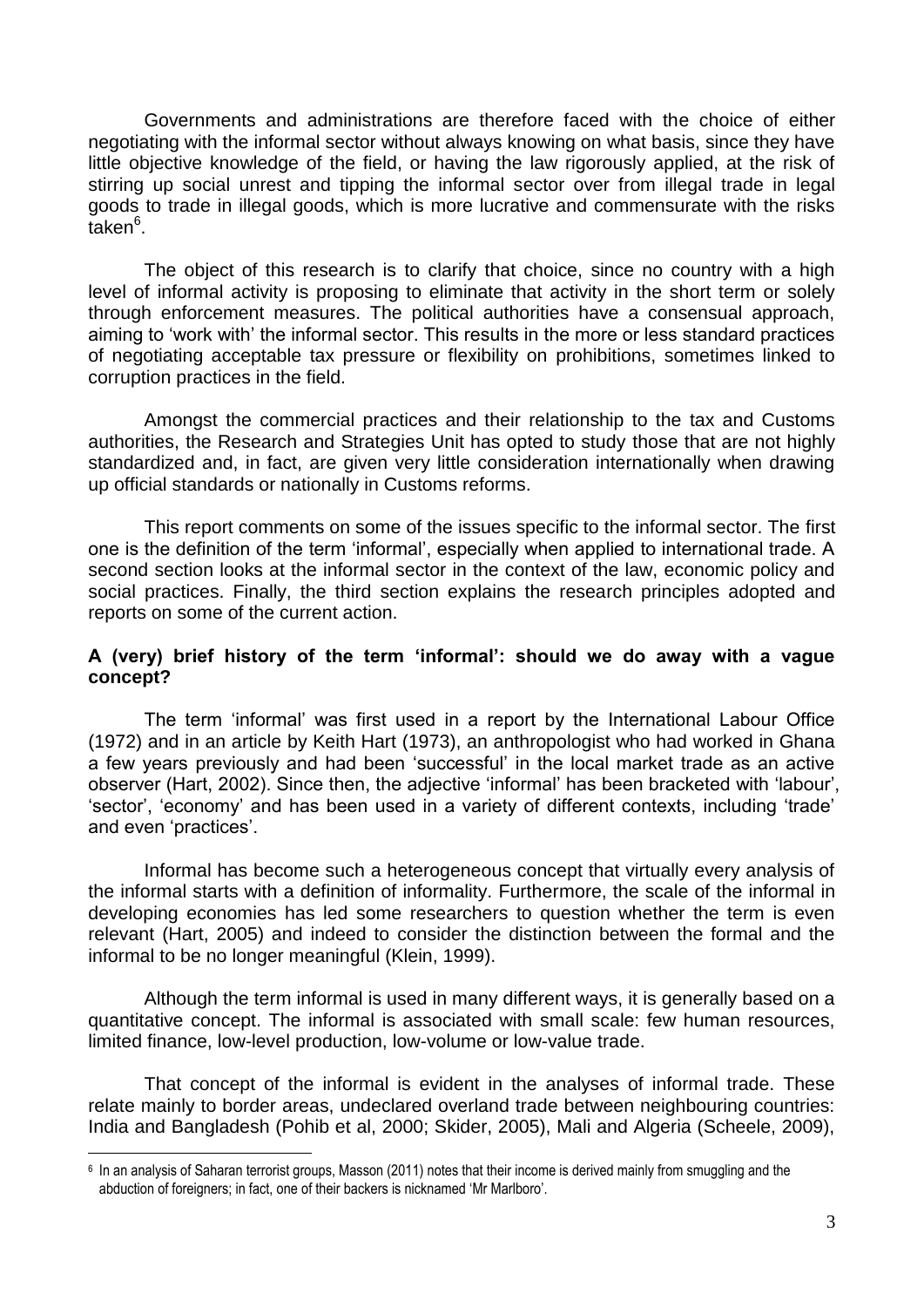Benin and Nigeria (Flynn, 1997), Uganda and its neighbours (Titeca, 2010), Peru and Bolivia (Ødegaard, 2008).

In these small cross-border areas, when they become more qualitative the definitions seek to identify the goods specifically associated with informal activity. These are generally characterized by the fact that the target customers are the poor, or they are prohibited or there is a shortage or a price differential between two neighbouring countries.

Thus the informal concept is associated with the local and the small scale, which is ultimately in keeping with the general view that informality can merely be put down to an entrepreneurial spirit or to individual survival. However, that does not take account of the flexibility of informal activity, although that seems obvious. Is it not a characteristic of all trade in goods resold in the same condition that it is based on a price differential or shortage? Furthermore, are the poor not by definition most numerous in the developing countries, making it less relevant to discriminate purely according to the type of customer?

The idea of concealment which distinguished the informal from the formal is now proving to be insufficient, since the informal is now more than just the shadow economy that operates independently; it fits in with the formal sector and the State apparatus.

Certainly the idea of economic activity that is unregistered and/or does not keep regular accounts is still relevant to the tax authorities, whether for the purpose of collecting taxes and hence identifying potential taxpayers or, in the Customs context, facilitating transactions subject to the possibility of ex post control. Furthermore, that invisibility and the avoidance of bureaucratic formalities and taxes continue to drive competition between the informal and the formal in many cases, whether in occupancy of public markets (Ødegaard, 2008) or the importation of mass-marketed goods and counterfeits of such goods.

However, the boundary between the formal and the informal is no longer as clear. Economic and fiscal policies always seek to formalize the informal and are partly successful. That applies to all activities. People might be in the informal sector in regard to some rules and not to others. Some traders make declarations to the local authority and pay the relevant taxes but not to the social security authorities (Lautier, 1995). Taxation, which has often been regarded as a characteristic of the formal (MacGaffey, 1998), is often incomplete and partial. Thus there is a semi-formal grey area (Ødegaard, 2008) in which business is both formal and informal. An operator working in the formal sector uses his logistical resources and collaborates with informal operators or works on his own account in diversifying his business and achieving a larger profit margin through smuggling or undeclared imports.

Hence applying the informal concept to international trade means going beyond the cross-border context. The example of trade in second-hand clothes, originating from the colonial period and facing competition from new clothing from Asia, shows the geographical scale of informal trade. Informal trade is increased by globalization and migratory movements which have extended kinship, linguistic and community networks to a wider geographical area. The kind of informal trade described by Trampsen (2004) in Asia (Philippines) is also found amongst traders in North and Sub-Saharan Africa: goods sent by air through relatives or travellers carrying large quantities of clothing for resale. parallel financial systems, arrangements between networks of money changers and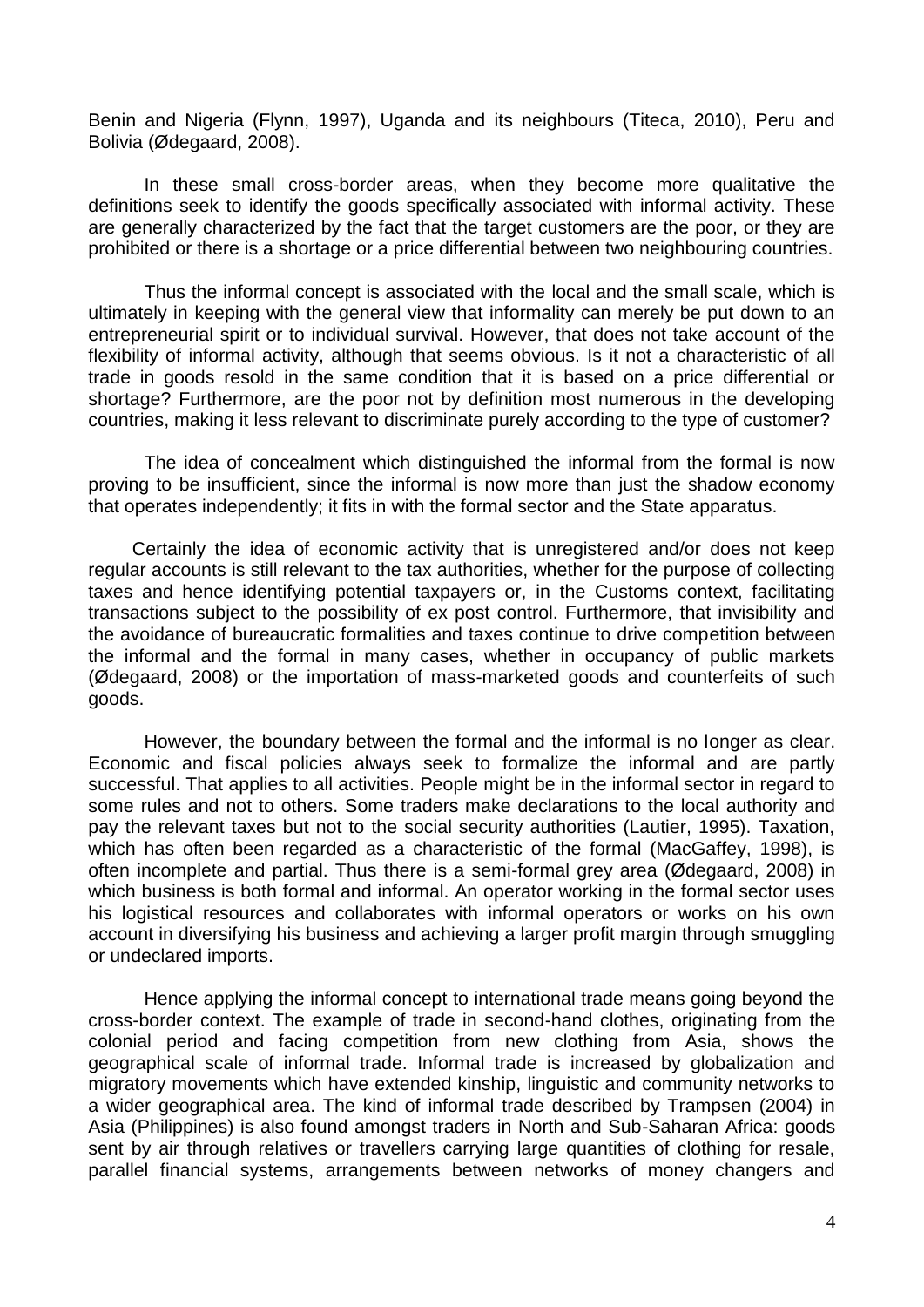importers authorized to export currency (Benouzid, 1999). Once it becomes more than cross-border trade, informal trade requires the availability of substantial capital, whether this is money circulating amongst migrants (Peraldi, 1997) or funds managed collectively, such as tontines.

In addition, international trade is particularly fertile ground for the activities of intermediaries. Thus a system has evolved in which informal declarants act as a link between importers and officials and even have access to funds. Customs officers call them 'standing declarants' or 'declarants with a bag', meaning that they do not have an office. In one Member country, modern telecommunications enabled one such declarant to set up his connection to the Customs clearance system on a laptop computer linked to a mobile telephone and to run his business from an airport. Sometimes these agents themselves employ people to liaise with Customs at various stages in the procedure. For instance, a 'freelance declarant' explained that he had 'his' couriers, 'his' collectors (people who liaise with Customs to collect the goods after the permit to collect has been issued). So he had around 10 employees, who were themselves informal. In the exporting countries, agents from the importing countries are employed to meet and assist traders, or commissioned to load goods as air freight.

Finally, the bureaucratic practices of the authorities themselves, whether in the form of corrupt practices or the local application of the regulations, are themselves to some extent informal. Thus the term 'informal' is applied to illegal practices without any moral stigma. The informal payments concept is used by the international institutions, particularly in enterprise surveys<sup>7</sup>. Informal payments are more wide-ranging than just corruption in which services are exchanged: users pay a small sum to the Customs inspectors who deal with their declarations, not because they have received favourable treatment but simply because that is how the system works; they use to say that the inspector has done his job well, and civil servants are poorly paid. On the other hand, if users did not pay, it is quite likely that they would be penalized, with their future business operations being delayed. Hence informal payment covers a range of practices, some of which it is difficult to legally condemn.

Informality in international trade has several characteristics: a wide geographical area, organization of financial and goods flows, links between formal and informal operators, a mixture of informal and formal practices, a variety of informal activities grafted on to administrative practices and corruption practices. This paper will not, therefore, focus only on cross-border trade or a category of businesses based on size or financial situation but will look at international trade practices, which are marginal in the sense that little or no attention is paid to them when discussing trade policies and standards in the relationship between the private commercial sector and States.

# **The informal in between enforcement, economic policy and social practices**

 $\overline{a}$ 

The term 'informal' was first used in 1973, but that was not when the phenomenon itself originated. That prompts the question of how what is now termed 'informal' was described in international trade. The 1970s were probably a turning point in the political approach to the informal. States no longer class it purely as a breach of the law, smuggling as they did in the colonial periods. Now they take an economic and statistical

<sup>7</sup> See, for instance, the Enterprise Surveys' 'Informal payments to public officials (% of firms)' indicator on the World Bank website.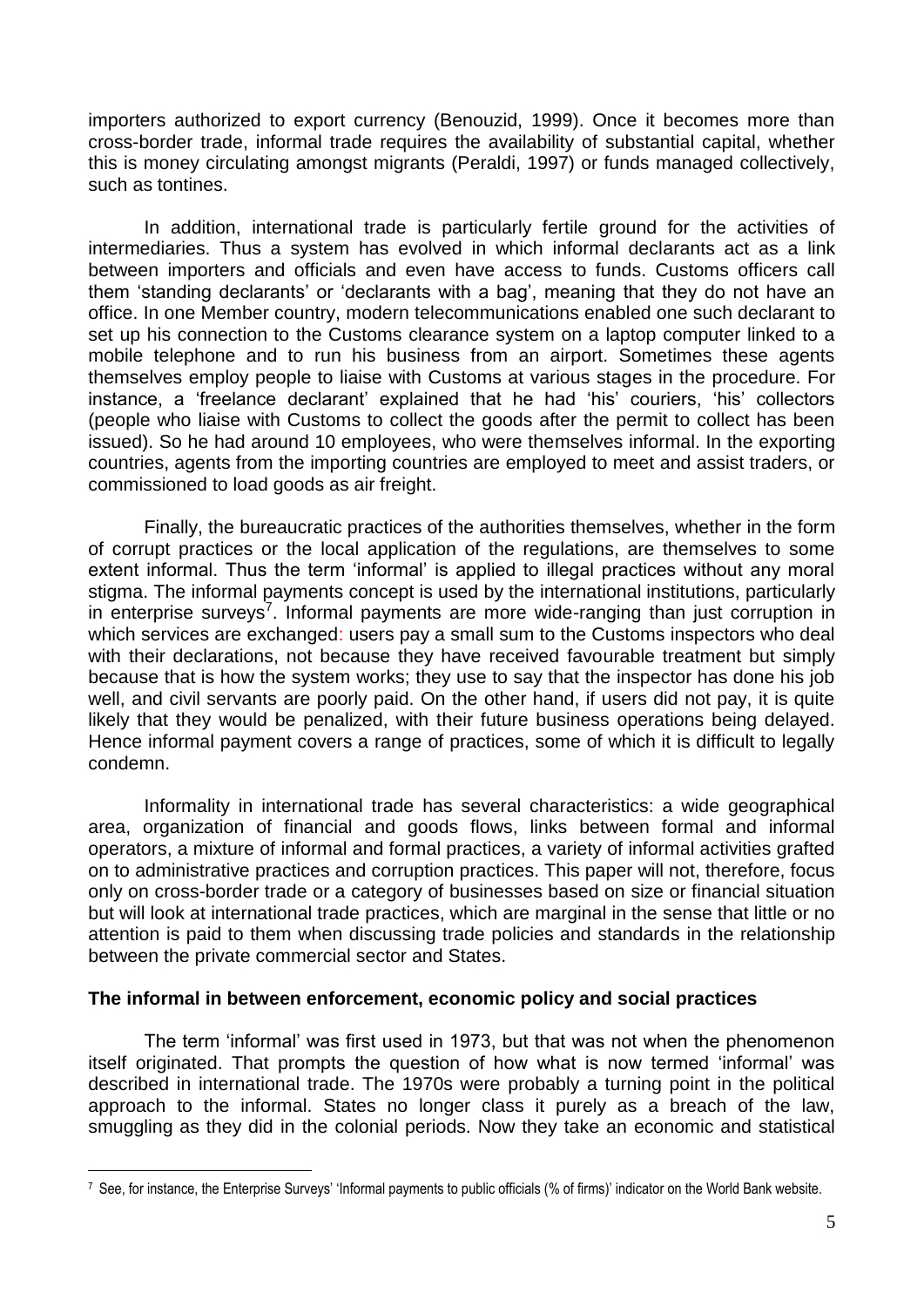approach, which is also driven by bilateral and international cooperation, the development of Customs clearance software (ASYCUDA) initially used for foreign trade statistics, and the advent of international experts making quantitative comparisons. Thus what Customs used to class simply as smuggling has now been subsumed in the concept of informality. Customs offences have come to be included in a more political and economic framework.

Reforms and action by the authorities have been conditioned by the global ideological thinking on the informal. Some liberalizers see the growth and dynamism of informal activity as an indication of the need for State deregulation. That view was propounded particularly by the economist Hernando de Soto (2000), who points out that, in developing countries, businesses are judged more by their ability to respond and take on board bureaucratic processes than on the relevance of their business to the market. In his view, therefore, laws are only good if they encourage entrepreneurial activity. That thinking, which predominates in the developing countries, reflects the idea of a developer State, using taxation to finance development rather than to regulate wealth. In that school of thought, the informal is seen as the first positive sign of liberalization of the economy (Lindell, 2004). The predominance of the informal is then associated with corruption and the degree of regulation; the more regulation there is, the more the informal and corruption will develop. One of the solutions advocated is then liberalization, cutting back bureaucratic constraints so that they are reduced to securing the right of ownership.

The idea of the informal as a first stage in liberalization or a liberal response (and hence legitimate in the eyes of those authors) to State regulation takes no account of how complex the informal sector is in practice.

Firstly, there is not necessarily any measurable link between the informal and State regulation. Kus (2010) has produced a comparative study of countries which had identical levels of development and regulation, but the proportion of their economies represented by the informal sector was different. He showed that the development of the informal sector could not be accounted for by the degree of regulation.

Secondly, there is no conflict between State regulation and the modernization and rationalization of the private sector. Since 2010, Cameroon has signed contracts with around 20 importing firms, offering them more facilities in exchange for quicker payment and greater compliance with procedures and regulations (Libom et al., 2012). A survey of those companies showed that official pressure required them to resolve internal conflicts between the units responsible for management, finance and transit procedures. The survey also showed that that pressure increased the transparency of relations between importers and intermediaries (forwarding agents, banks), as a result of which the latter made improvements in order to offer the same level of service to all users (Cantens et al., 2011).

Thirdly, regulation cannot be reduced to State action. The State is not the only regulator at borders, and the other regulatory institutions are often linked to the informal economy, which is not consistent with an association between the informal and liberalization. One Member country has a commercial river port on the border, managed by a 'traditional' authority which collects its own taxes on goods in circulation, to which Customs officers have no access.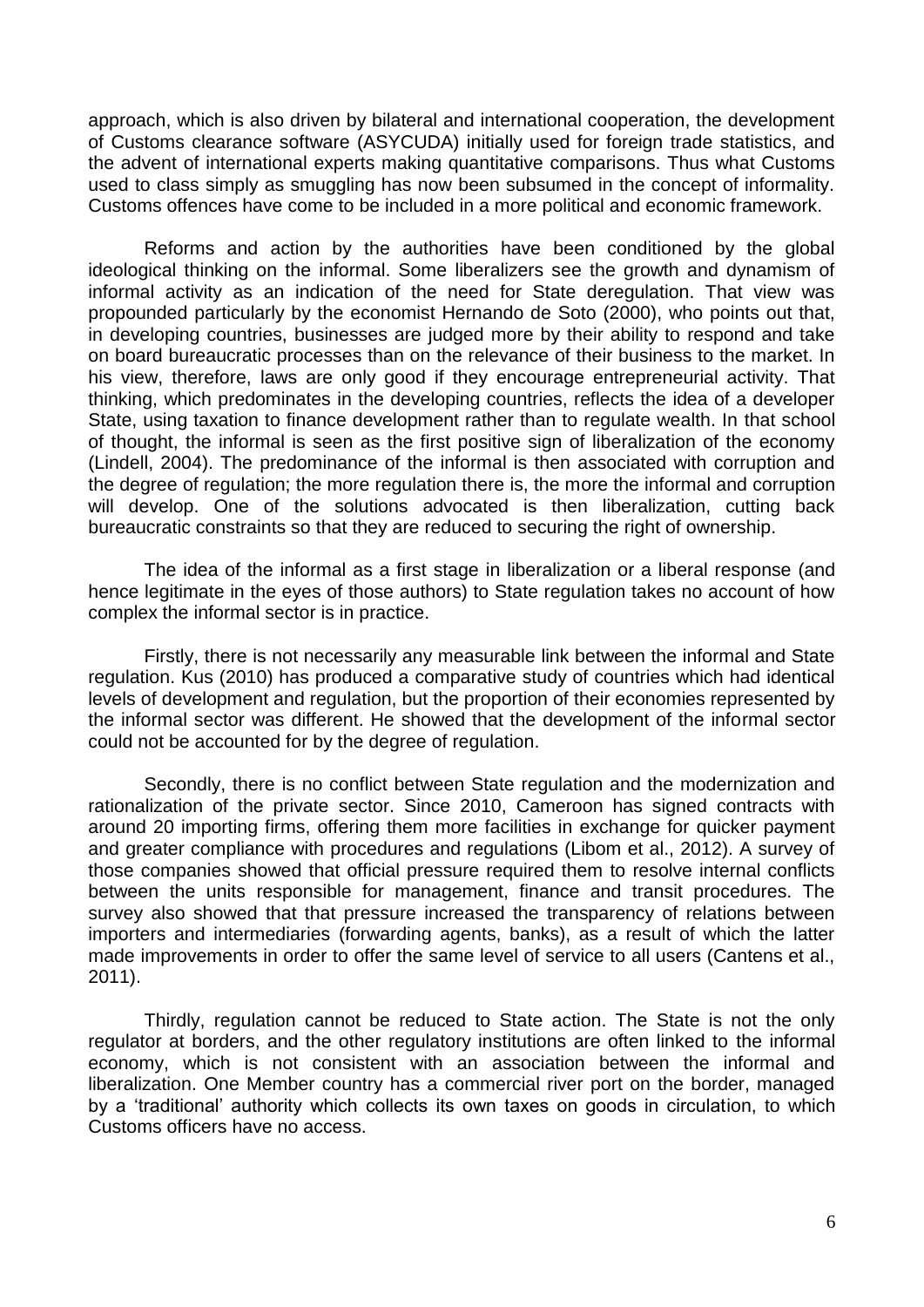Sometimes the presence of the State at the border can also create opportunities for informal taxation of the informal sector. The establishment of juxtaposed border offices can disrupt cross-border trade and introduce new parameters encouraging informal methods of taxation. Some Members did not have a border post actually on the border (for instance the Benin-Nigeria border until 1990) or a permanent presence on the border. Thus there was a strip of a few kilometres between the two countries which allowed unregulated cross-border trade. Flynn (1997) refers to informal taxes levied on nonresidents by people living on borders. In the Sahara too, traditional authorities are reported to levy a payment on people and goods for right of way. In a border town separated from the neighbouring country by a wire fence, traffickers have made holes in the fence. These crossing points are guarded by soldiers, who charge tax for right of way based on their valuation of the goods being transported. This shows that taxation is not represented, still less accepted, as being purely a State monopoly. The second consequence is that informal taxation also has an effect on formal tax pressure and is involved in its negotiation.

Although, in theoretical economic policy, relations between the informal and the State might appear to be simple and organized around liberalization of the economy, relations between informal or semi-formal operators and the authorities on the ground are more complex.

Firstly, the idea of a regulatory State still makes sense for operators in the informal sector, who use the State to regulate competition locally. In border areas, informal traders can seek help from the authorities when they face local competition from traders in neighbouring countries (Roitman, 2004). In controlling informal trade, Customs officers sometimes discriminate between national or border activities and those of non-local traders operating over longer distances (Flynn, 1997). Locals act as intermediaries with the authorities to facilitate the access and informal payments whose structure they are familiar with (*idem*).

Secondly, the authorities seek to control informal activity by various fiscal instruments, and that control is based on certain ways of negotiating taxation: final tax for domestic taxation, an overall tax linked to a pension contribution, negotiation of acceptable tax pressure through minimum import values. Algeria has enacted a law on those lines, formalizing its relations with traders operating a barter system.

The informal sector does not challenge the State; on the contrary, it finds opportunities for enrichment in bureaucratic procedures. For informal traders, there is a clear distinction between the State that enacts regulations and the State represented on the ground by its authorities and officials, with whom long-term social relationships are established.

Thus a form of governance is established with the informal sector through day-today negotiation of the statutory rules. Apart from the corrupt practices, which are also a form of negotiation, other bureaucratic practices are introduced (Cantens, 2011). One of the simplest is the negotiation of minimum values. Those rules may be national or even very local. In one country, the manager of an office in a remote area where there has been social unrest has offered fixed-rate Customs clearance for motorbike taxis, assigning a low value to motorcycles, and is advertising this to attract owners of motorcycles who have imported them illegally. Titeca (2010) mentions the types of concession Customs officers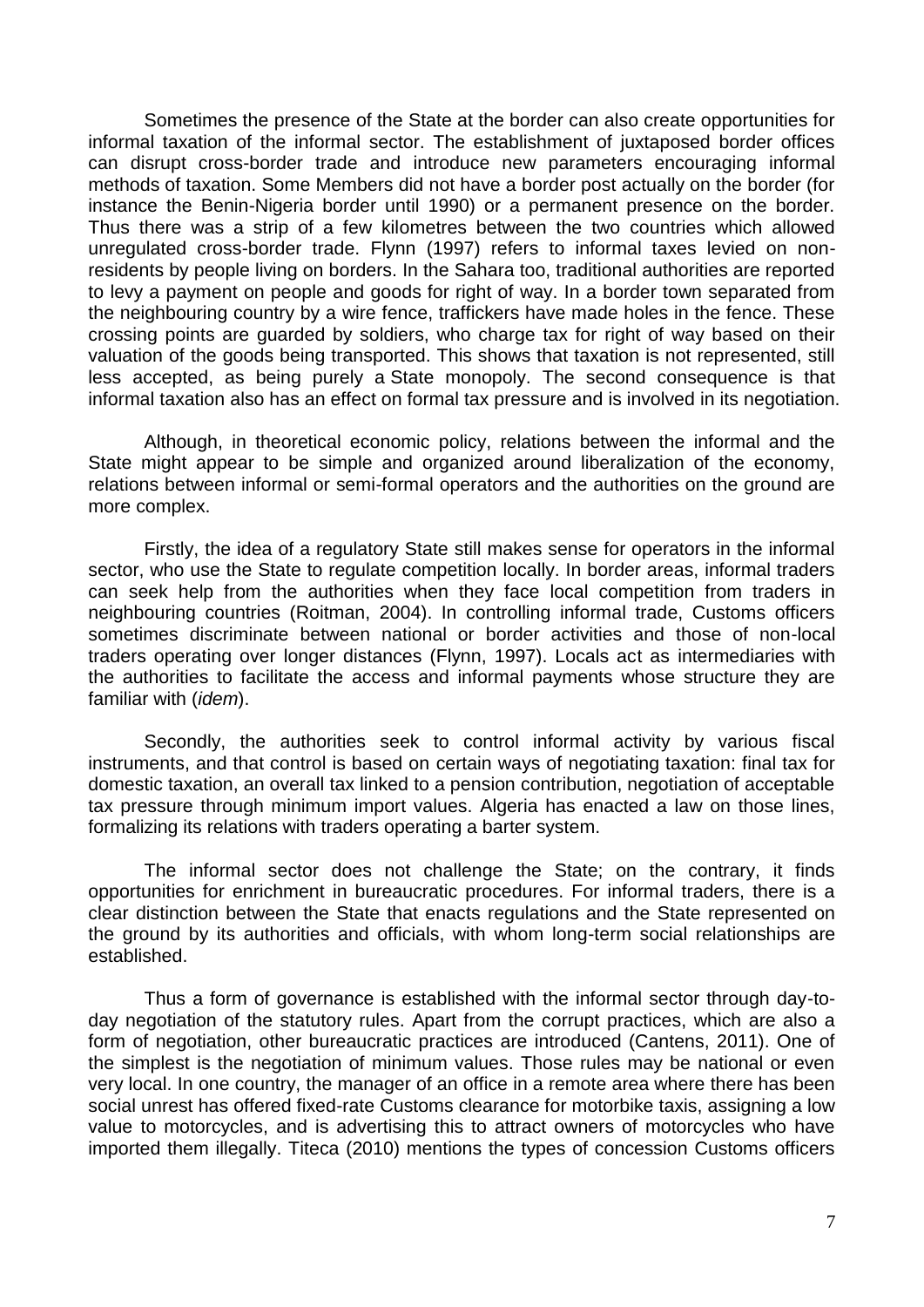allow for smuggled goods, either on quantity or by agreement to remit in exchange for Customs clearance ('tax-free moments').

These negotiations are also the result of extreme situations recalled by Customs officers, in which their action or that of their colleagues was considered too strict or inappropriate by the communities objecting to it. In one member country, the locals set fire to Customs officers' homes and offices after a motorcycle smuggler was stopped and killed when he tried to escape. Another Customs officer tells how he was sprinkled with petrol right in the centre of the town market by traders who threatened to burn him if he continued his 'tax harassment' when he was applying the Customs tariff. Titeca (2010) cites similar fears by Ugandan Customs officers and the example of organized informal traders up in arms against excessively draconian action by the State (confiscation), who later returned to their informal trading (Titeca, 2006).

In addition, this day-to-day negotiation with informal traders is part of the action decreed by governments. Firstly, in countries where Customs revenue represents a large proportion of the national budget, revenue objectives are the major pressure on Customs authorities. The objectives provide a framework for practical action by Customs officers, in which they can develop and manage real tax pressure, their presence on the ground and even, in the case of corrupt officers, the breakdown between payments of duties and taxes and informal payments.

Secondly, governments sometimes indicate that they will tolerate illegality in order to promote social peace. Thus some governments prohibit the importation of goods but do not curb their sale locally. This does not deter traders from importing and weakens the Customs authority, whose frontline officers might be tempted to allow goods through in exchange for an informal payment. The political public order argument is often used and reappropriated locally by officials to operate a flexible, even non-existent system of control in the informal sector, or even to introduce accompanying and support policies.

This governance of the informal sector, depending mainly on negotiation, is not based on an anarchic informal sector. Informality does not mean absence of regulation, even if it is replaced by practical rules which are also part of social relationships. Practical rules are observable in all areas of the informal sector (MacGaffey, 1991; De Soto, 2000; Titeca et al., 2010). In many Member countries, informal traders are organized in bodies that negotiate with the authorities and provide support for their members.

The informal sector is structured around social relationships which guarantee transactions where these are not governed by law. The simplest example is the mobilization of local affiliations between tribes, villages or regions for the resolution of conflicts. That is a factor often mentioned in interviews with informal traders $8$ .

The representation is often strongly rooted in informal trade largely operated by a region within a country. The people of that region are sometimes seen as entrepreneurial and associated with rebellion or resistance to State authority. It might be questioned whether the informal sector within a country is, in fact, regionally or ethnically based, but that representation exists and is not neutral.

 $\overline{a}$ 

<sup>8</sup> See Scheele (2008) on the tribally organized conflict resolution system on the Algeria-Mali border.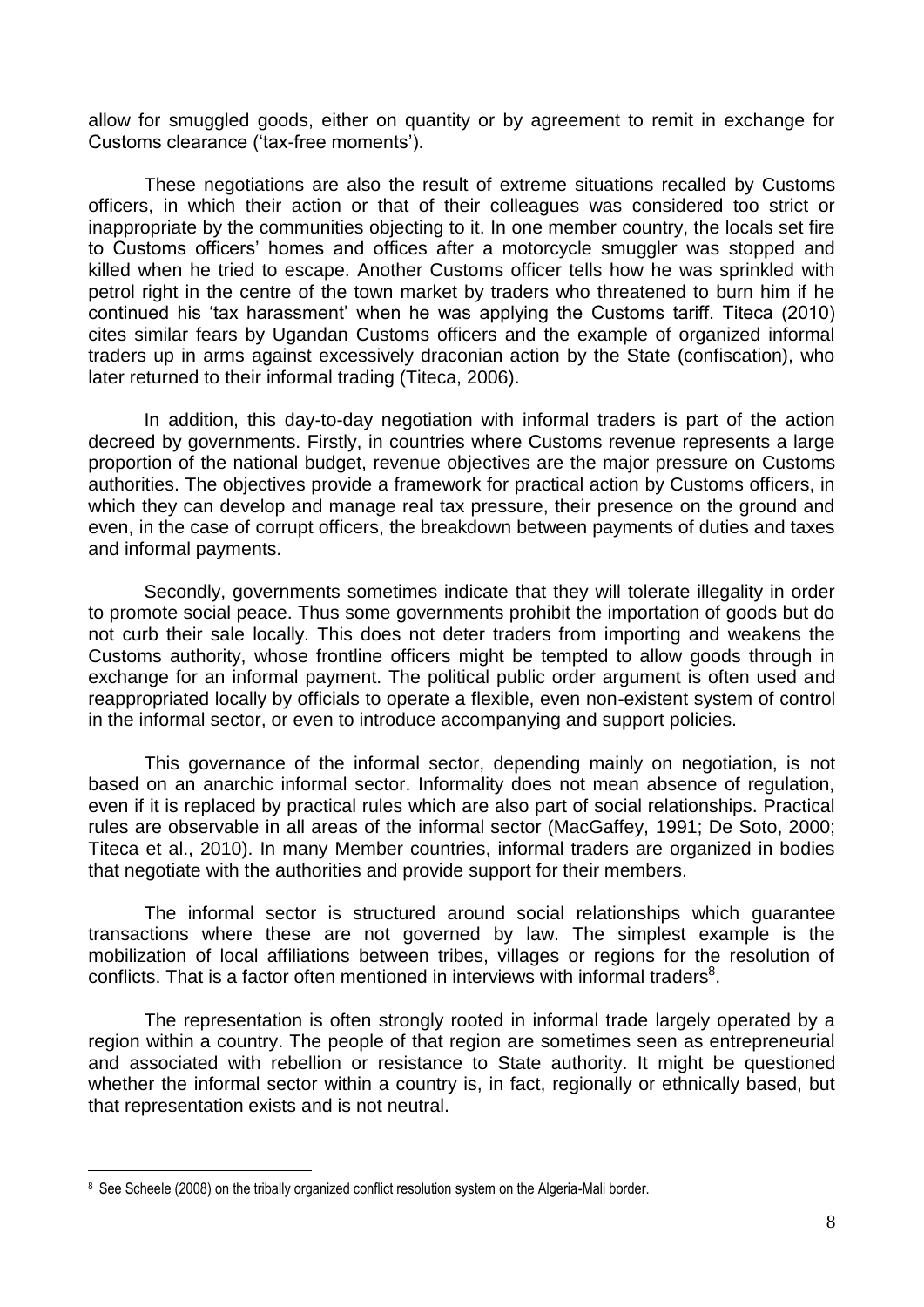Regional and local organizations, and the role of the family in the pre-financing of business and training in the informal sector, show how the sector is structured around personal social relationships that are the counterpart of an impersonal bureaucracy. Traders learn from their parents how to operate; they form regional organizations, including financial organizations. Those networks create confidence, which replaces the legalism of normal commercial relations. As a corollary, the networks have political power and can mobilize resources in the event of disputes with the authorities, a factor that the authorities take into account when introducing new procedures.

This social basis has its advantages for trade. The continuity of the social structures underpinning the logistics and finance allows considerable flexibility in the choice of goods traded, based on a continuous exchange of information between importers who provide expertise on the demand and representatives in the diaspora with information on the availability and range of the supply.

That flexibility adapts to distance. The public who buy the goods do not have the same constraints as the customer firms or importers. The consumption period for imported products is not the same, and it allows informal traders to open up trade routes outside the usual routes that are closely monitored by Customs. Some goods pass through coastal countries in transit, then return to them or go by complicated routes outside the normal corridors (Flynn, 1997), or are imported into neighbouring countries before returning to their destination countries in transit.

These social relations are in keeping with a collective image of the informal. The goods now traded informally also date back to the time when there was no distinction between formal and informal.

The history of trade is part of that image. The second-hand clothing trade in Africa (Bredeloup et al., 2008) is typical of the history of goods whose importation dates back to the colonial period and was then banned under the policy of developing local industries. That opens up local channels, which in turn develop rapidly in the sub-region, spread with diasporas and then come up against competition from other channels (as in the case of new Asian clothes competing with second-hand European clothes). The history of these goods also shows how the political authorities have used the argument of the informal trading sector to explain the collapse of local industries, so that the negative image of the informal has become firmly entrenched.

The factors that make up this collective image include the ideas 'informals' have of themselves and their relationship to government authority. Discussions of liberal globalization have provided an ideological background legitimizing informal trade practices in the diaspora economies that were established with the movements imposed by the colonial authorities, for instance between India and Africa (Verges, 2003).

Furthermore, informal trade has an obvious connection with popular culture, whether in the adaptation of imported goods to local fashion, as in the clothing trade (Trampsen, 2004), or the emergence of a specific jargon for the trade. Some traders call themselves 'the Serbs' of the country, figures of resistance. Border towns are nicknamed Dubai or Kuwait City because of the abundance of goods available there. Smugglers are also popular figures in Algeria. A true entrepreneur in Cameroon 'does not fall into line' in the sense that he will not work for an employer. So informal trade has its successes, such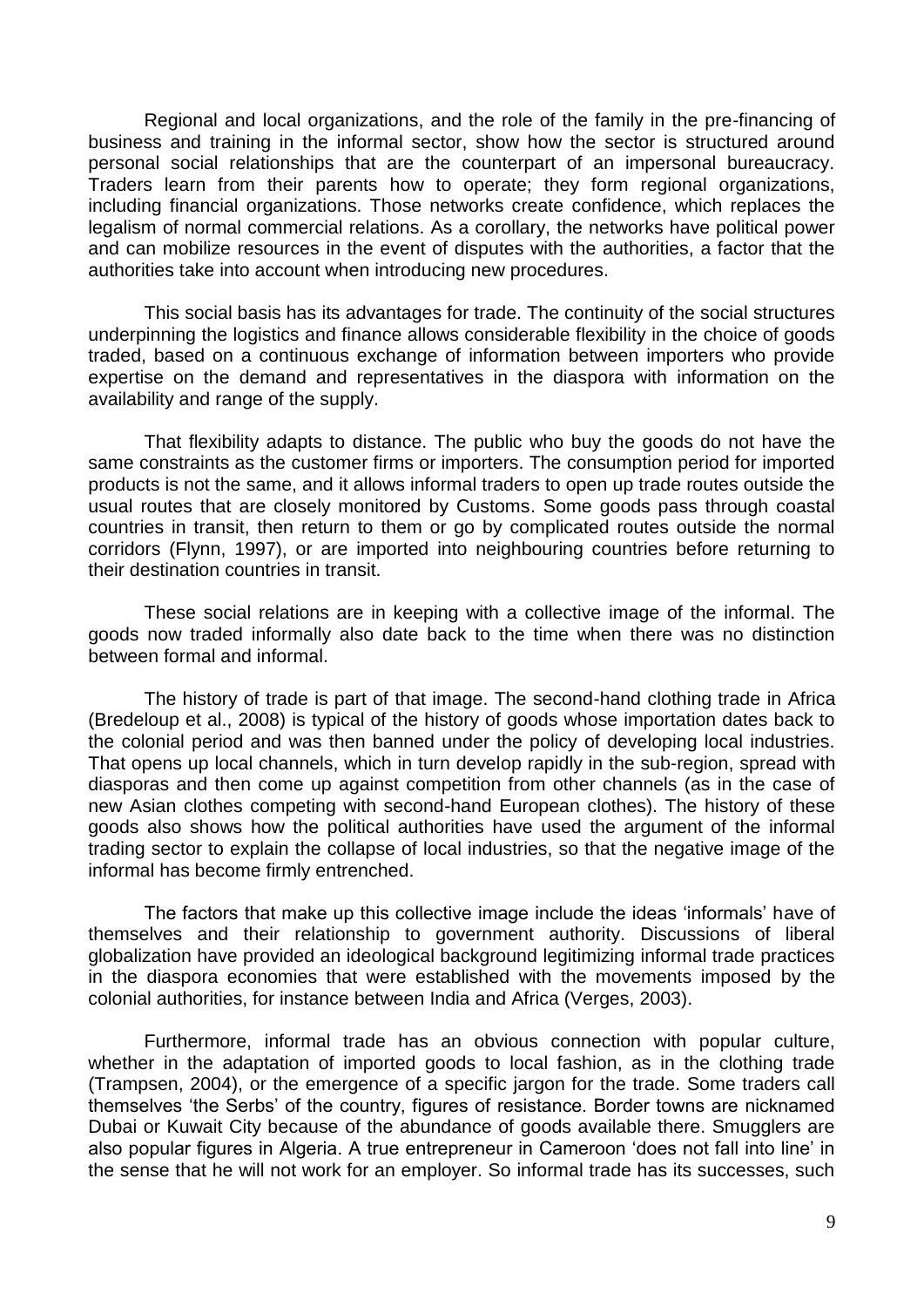as the 'Mamas Benz' or the "Nanas Benz"<sup>9</sup> in Togo and Benin who have become rich through selling fabrics (Heilbrun, 1999). In addition, the reputation of traders is enhanced by various beliefs. Female traders are thought to use magic to increase their powers of persuasion. Itinerant traders meet for religious rituals to promote fertility and prosperity (Ødegaard, 2008). More generally, the beliefs associated with trade and profit reflect a collective image specifically of enrichment, the redistribution or otherwise of wealth, and hence competition with State taxation.

Finally, informal trade is also seen as a form of rebellion, through membership of an economic relationship structure different from that imposed by the State.

Informal trade can also be seen as a right, associated with a claim to be identified with the same region separated by a border. Traders say 'we are the border' (Flynn, 1997).

Informal traders cite corruption as a legitimation of their activities (Flynn, 1997), showing smuggling in a more favourable light and thereby presenting it as a political option. The social acceptance of smuggling is not a new phenomenon. Smugglers are sometimes political figures. Mandrin was a famous smuggler in 18th-century France who pursued a kind of guerrilla warfare, and his activities have been exploited politically in apocryphal works.

Nevertheless, it is important not to take an idealistic or romantic view of the informal sector. The informal is sometimes a default choice, not necessarily taken because of a refusal to obey the law or an entrepreneurial spirit. It can have various motivations, from the complexity of the regulations which are considered difficult to implement, to sheer ignorance (Lautier, 1995), as in the case of women trading informally who thought that they had paid their duties and taxes when they made a payment to Customs officers. Businessmen in the formal sector often cite lack of information as a reason for the failure of informal operators to obey the law.

Civil servants are not immune from those ideas, both as citizens and also because the government sometimes uses civil servants who come from the regions where the informal trading is flourishing to run offices or liaise with traders. So some meetings with the traders are conducted in the local language by officials who speak the language and make short visits to the region to assist their locally-based colleagues.

The informal has to be viewed in the light of its relationship to the State and how government pressure to organize the economy – in particular, the circulation of wealth for taxation – fits into existing social relationships based on the regulation of wealth.

# **An empirical and critical analysis**

 $\overline{a}$ 

Countries have taken various steps to control the informal sector, but it cannot be dealt with purely technically or legalistically by strengthening control. Such attempts have all proved their limitations. In one Member country, the informal sector is controlled by asking for the originals of numerous documents for each transaction to ensure that the transactions are not carried out through straw men. That complicates all procedures,

<sup>9</sup> « Mama Benz »or « Nana Benz » are nicknames for women who were successful in trading textiles and who had bought vehicles brand Mercedes Benz.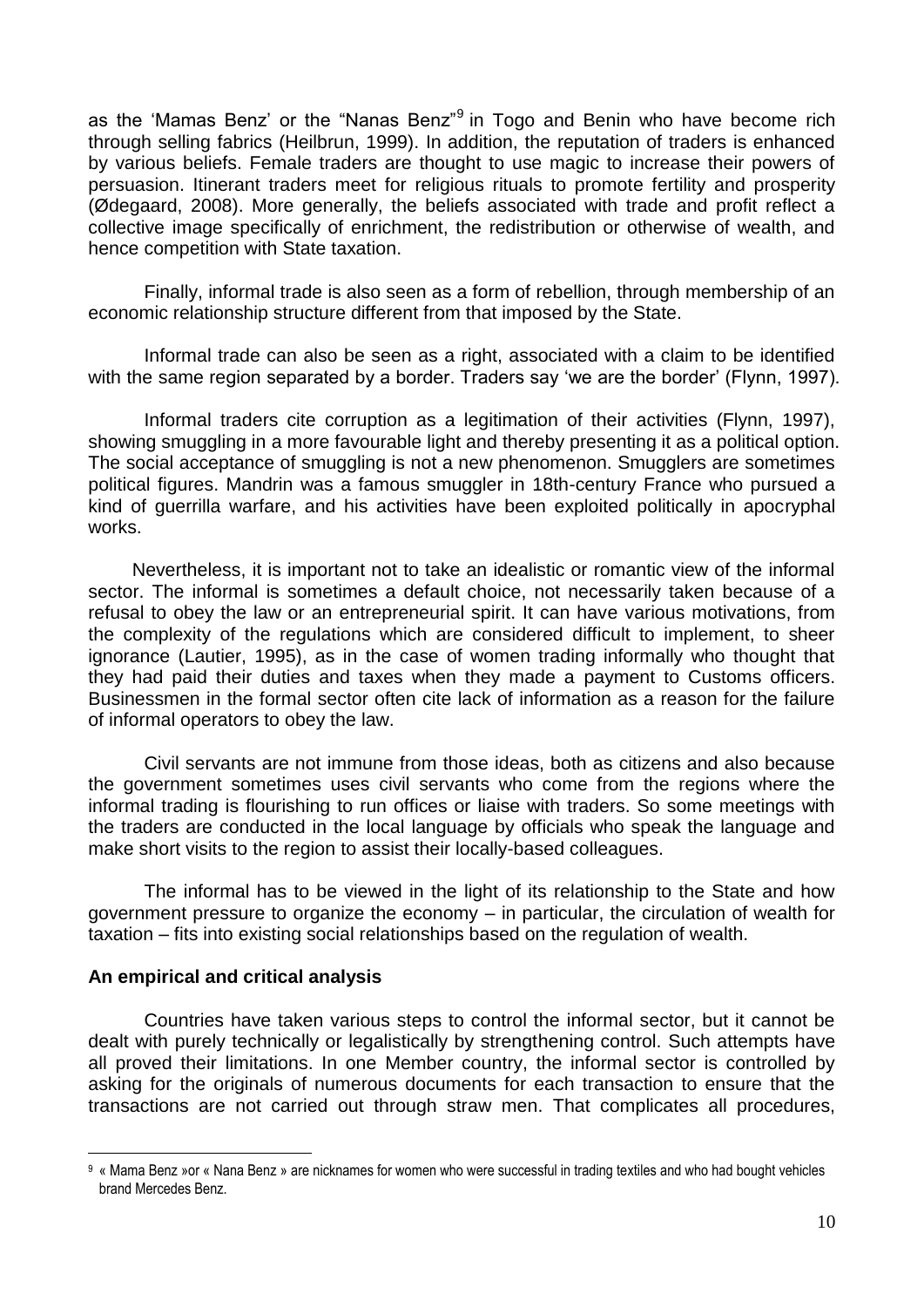including those for the informal sector. The procedure has been made more flexible as time goes by, which again opens up the way for the informal.

It is true that some measures might be effective in reducing risks. For instance, not all Member countries have a unique tax identifier or require it to be shown on the Customs declaration for Customs transactions, or they allow an 'occasional operator' code to be entered. Nevertheless, where there is such a requirement, the virtual impossibility of locating importers and the need to allow individuals to import (if only vehicles) means that that measure is circumvented by informals using straw men who hold a tax identification card for each transaction.

Then, for the reasons mentioned above, the informal sector also takes advantage of differences between countries as to what is viewed as illegal and hence the extent to which the authorities clamp down on certain offences. For instance, Benbouzid (1999) describes the informal networks for the movement of currency between France and Algeria. Their operations in France were completely obscure and hidden, whereas in Algeria they were much more open and tolerated. There might also be national differences in enforcement. Since some informals pay certain taxes but not all, it might be worth crosschecking the files of the authorities collecting those taxes. Nonetheless, informals treat taxation as a whole, including duties and taxes, fees, expenses and even bribes. Hence an authority that is paid more or less the correct duties and taxes will not necessarily want to provide information to the authorities the informals are avoiding, for fear that their revenue will decline and they will not achieve their revenue objectives.

Although the technical and legalistic approach might be insufficient, it is still necessary to be able to produce information on informal trade locally. The informal sector is difficult to quantify, and it is important, in that respect, to take a qualitative, even microeconomic approach (Bailly, 2003). Initially the sector has to be examined not as a problematic sector that needs to be reduced but objectively, seeking to understand its rules and structures. Informal practices in international trade must be put into context, especially its relationship with the State. These informal practices derive from a combination of social and legal rules (Titeca et al., 2008). There is little or no research into the links between economic and social practices, often because of the nature of the questionnaires, which tend to focus more on the mechanisms and the functional dimension of informal trade than on a detailed study of certain cases. All social practices need to be considered if we are to understand how they can affect relationships with government officials. That research will be supplemented by interviews in the field with informal operators and forwarding agents working with the informal sector, in order to understand how they are organized.

Nonetheless, the qualitative aspect cannot be the only approach, on the grounds that a precise and quantifiable knowledge of the informal sector is unachievable due to its very nature. Tax and Customs authorities collect duties and taxes, and, from that point of view, in order to maximize or optimize tax revenue, the quantitative dimension cannot be ignored. A mirror analysis has been started with a Member country, and the initial results are encouraging; they have made it possible to identify trade flows and channels, evaluate potential losses and understand declaration practices. It is pointed out that WTO Member countries are required to publish their foreign trade statistics. Those figures, crosschecked with national data collected by the Customs authorities through their information system, are important sources of information.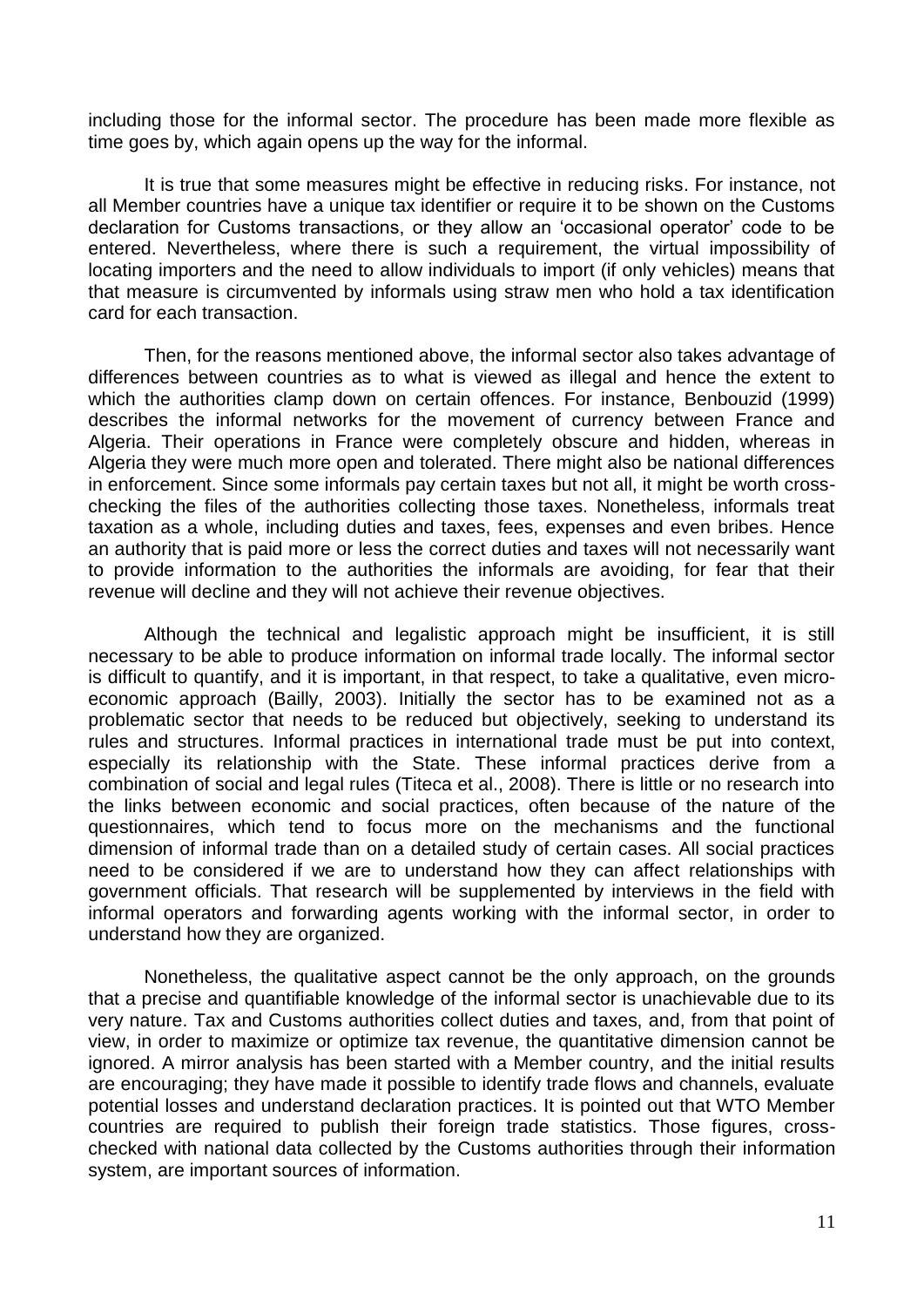The quantitative approach here is designed to be pragmatic and aims to enhance Customs capacities to collect revenue efficiently. Export figures are often criticized for being distorted, underestimated and, in every case, subject to little or no scrutiny by the authorities. This initial study of an African country, based on public export data and national export data obtained directly from the Customs information system, shows that imports are seriously underestimated. The issue is not the accuracy of the import and export data, because what is meaningful in this type of study is the existence and scale of a quantifiable difference.

It is also necessary to evaluate the real economic implications of the discourse in favour of the social importance of the informal sector comprised of traders making small profits and selling cheap goods to the local population. That is to be done through market studies evaluating the profit margins and the social effects of informal trade.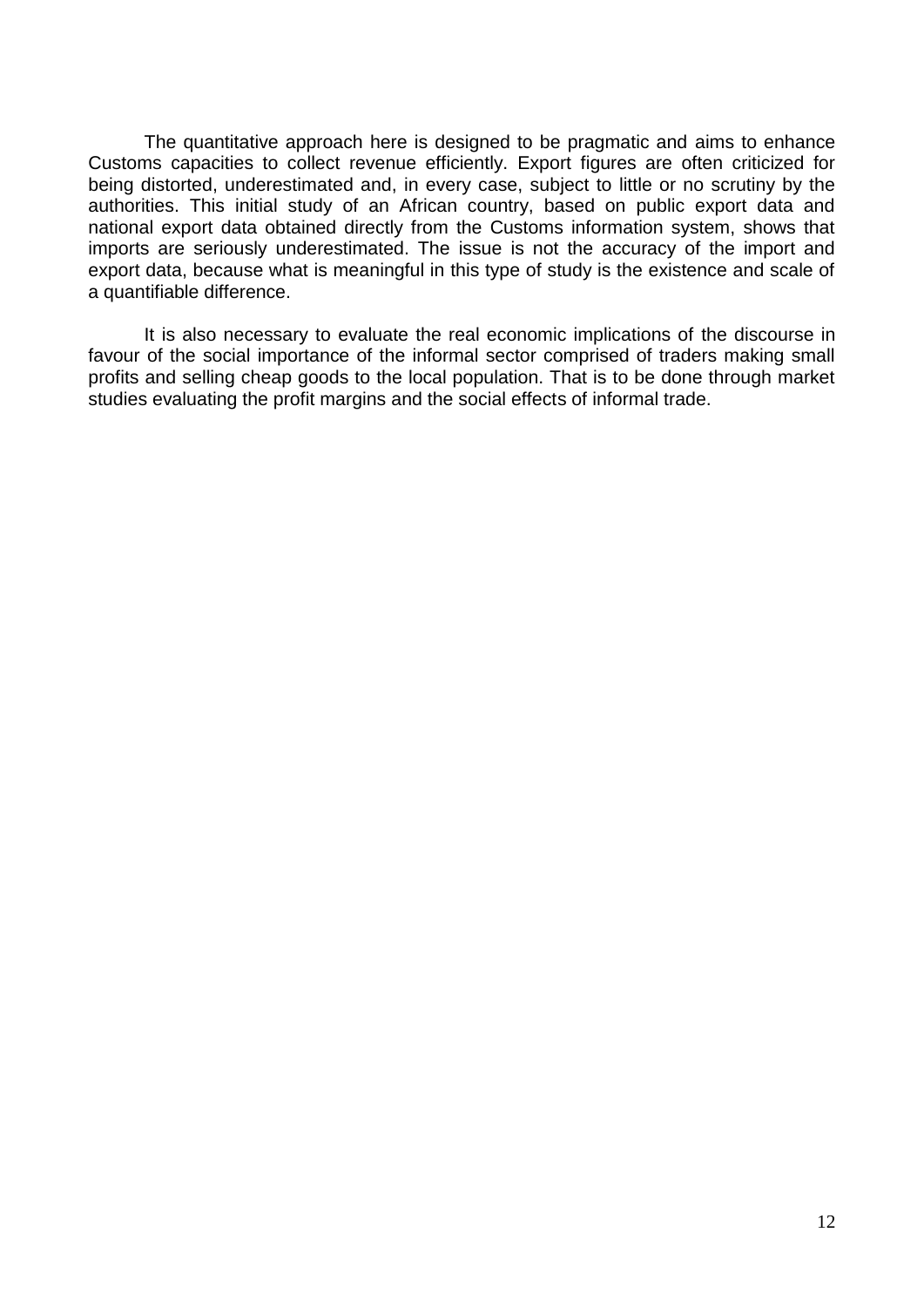# **Bibliography**

Bailly A. (2003), 'Mieux connaître le secteur informel dans les pays en développement: une approche anthropologique' in *Survivre dans les pays en développement: approches du secteur informel*, ed. Paul Bodson and Paul-Martel Roy.

Benbouzid M. (1999), 'Réseaux financiers et marchés parallèles de devises. Des Algériens dans l'économie informelle', *Revue européenne de migrations internationales*, 15 (2), pp. 123-139.

Bredeloup S. and Lombard J. (2008), 'Mort de la fripe en Afrique ou fin d'un cycle?', *Revue Tiers Monde*, 194, pp. 1-22.

Cantens t. (2011). *Money and Other People's Godds : the Relationship Between Customs Officers and Users in some Countries of Sub-Saharan Africa*. Communication presented at the 4th European Conference of African Studies, Uppsala, June 2011.

Cantens T., Raballand G., Bilangna S. et Djeuwo M. (2011). *La contractualisation dans les administrations fiscales et ses effets sur la corruption et les mauvaises pratiques : le cas des douanes camerounaises.*Communication présentée à la conférence CERDI-ICTD « Tax and Development » - Clermont-Ferrand, octobre 2011.

Dongala J. (1993), 'The informal sector trade among sub-Saharan African countries: a survey and empirical investigation', *The Development Economies*, XXXI-2, 151-172.

Fandl K. (2008), 'Making Trade Liberalization Work for the Poor: Trade Law and the Informal Economy in Colombia', *Texas International Law Journal*; Vol. 43, Issue 2, pp. 161-184.

Flynn D. (1997), 'We are the border': identity, exchange, and the state along the Benin-Nigeria border', *American Anthropologist*, 24(2), pp. 311-330.

Hart K. (1973), 'Informal Income Opportunities and Urban Employment in Ghana', *The Journal of Modern African Studies*, Vol. 11, No 1 (March 1973), pp. 61-89.

Hart K. (2002), 'Quelques confidences sur l'anthropologie du développement', *ethnographiques.org,* No 2, November 2002 [http://www.ethnographiques.org/2002/Hart].

Hart K. (2005), *Formal Bureaucracy and the Emergent Forms of the Informal Economy*, Research Paper No 2005/11, UNU-WIDER.

Heilbrunn J. (1997). "Commerce, Politics, and Business Associations in Benin and Togo", *Comparative Politics*, Vol. 29, No. 4 (Jul., 1997), pp. 473-492 International Labour Office (1972), *Employment, incomes and equity: a strategy for increasing* 

*productive employment in Kenya*, Geneva.

Klein A. (1999), 'The barracuda's tale: trawlers, the informal sector and a state of classificatory disorder of the Nigeria coast', *Africa* 69 (4), pp. 555-574.

Kus B. (2010), 'Regulatory governance and the informal economy: cross-national comparisons', *Socio-Economic Review*, 8, pp. 487–510.

Lautier B. (1995), 'Cinq questions à Hernando De Soto sur son ouvrage *L'autre sentier. La révolution informelle dans le Tiers Monde*', *Tiers-Monde*, 36 (142), pp. 452-461.